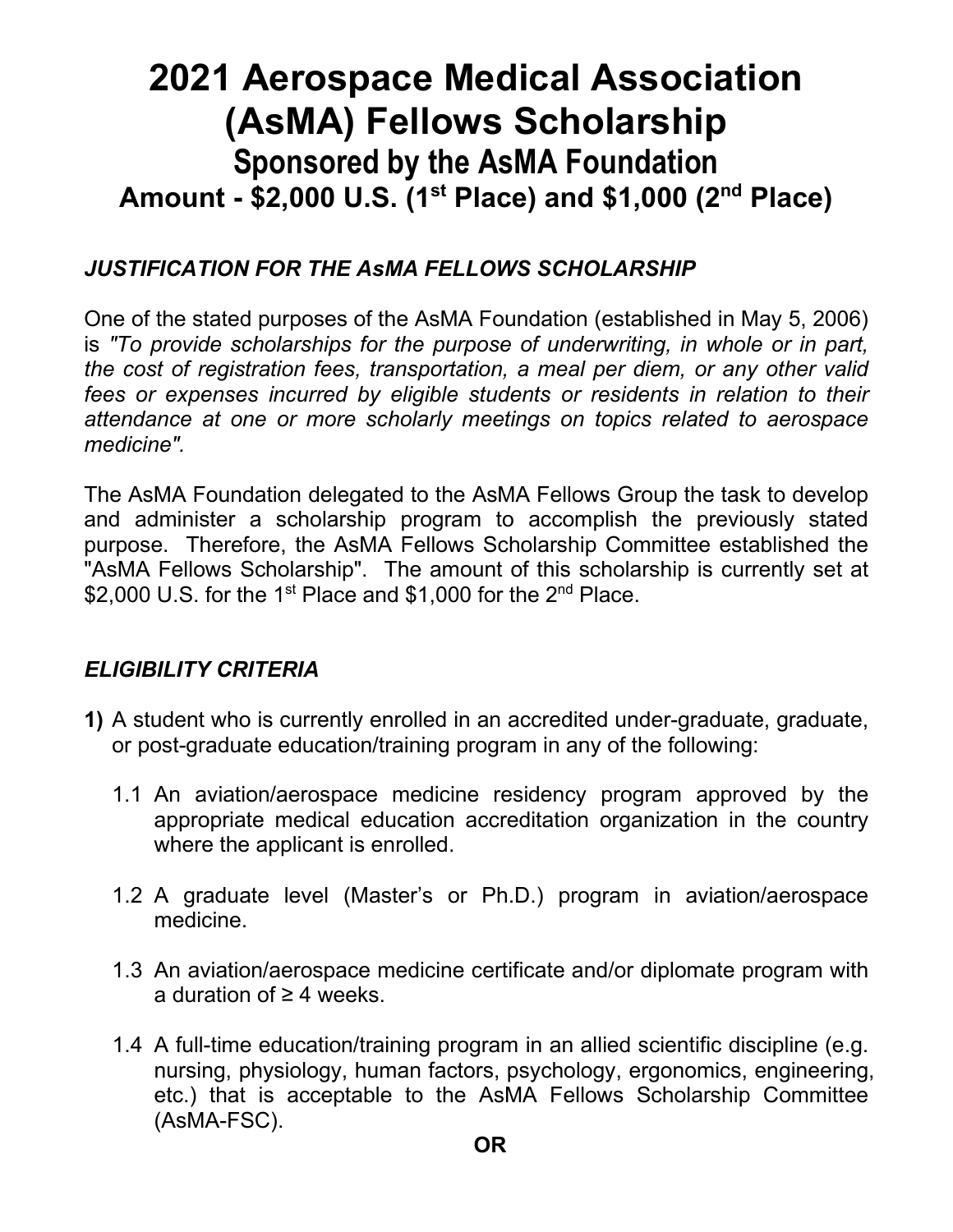**2)** An individual who has successfully completed any of the above-mentioned education/training programs within the past 12 months of the deadline to apply for this scholarship.

#### **AND**

- **3)** The applicant must be at least a student/resident AsMA member at the time of the application for this scholarship.
- **4)** The applicant must not have been a previous recipient of this scholarship.

#### *SELECTION CRITERIA*

- **1)** Eligible applicants must deliver a slide or poster presentation as a first author at the 2021 AsMA meeting based on original research work (basic or applied), scholastic work (i.e. thesis project), special project (i.e. position paper), clinical work (i.e. medical case reports), or other work performed (fully or partly) in conjunction with any of the above-mentioned education/training. Applicants must deliver their presentations in person at the AsMA meeting.
- **2)** Eligible applicants must publish a manuscript as first author in the Aerospace Medicine & Human Performance (AMHP) journal that is based on the same topic and/or material covered in the slide or poster presentation delivered at the 2021 AsMA meeting. Eligible applicants are encouraged to submit their manuscripts for publication in the AMHP journal soon after they receive official notification of acceptance of their abstracts for presentation at the AsMA meeting. However, the absolute deadline to submit their manuscripts for publication in the AMHP journal will be April 30, 2021. Applicants can submit their manuscripts online at **[www.editorialmanager.com/amhp/default.aspx](http://www.editorialmanager.com/amhp/default.aspx)**
- **3)** Eligible applicants must ensure that both, the presentation delivered at the 2021 AsMA meeting and the official approval to publish a manuscript in the AMHP journal are accomplished within 9 months of the scholarship application deadline (March 1, 2021). Applicants can submit a final letter of manuscript approval issued by the AMHP Editorial Office as evidence that their manuscripts have been officially accepted for publication in a future issue of the AMHP journal. Applicants must submit a copy of their final manuscripts accepted for publication to the Chair of the Fellows Scholarship Committee not later than October 31, 2021.
- **4)** Presentations delivered by applicants at previous AsMA meetings (or other professional/scientific meetings) and manuscripts they previously published in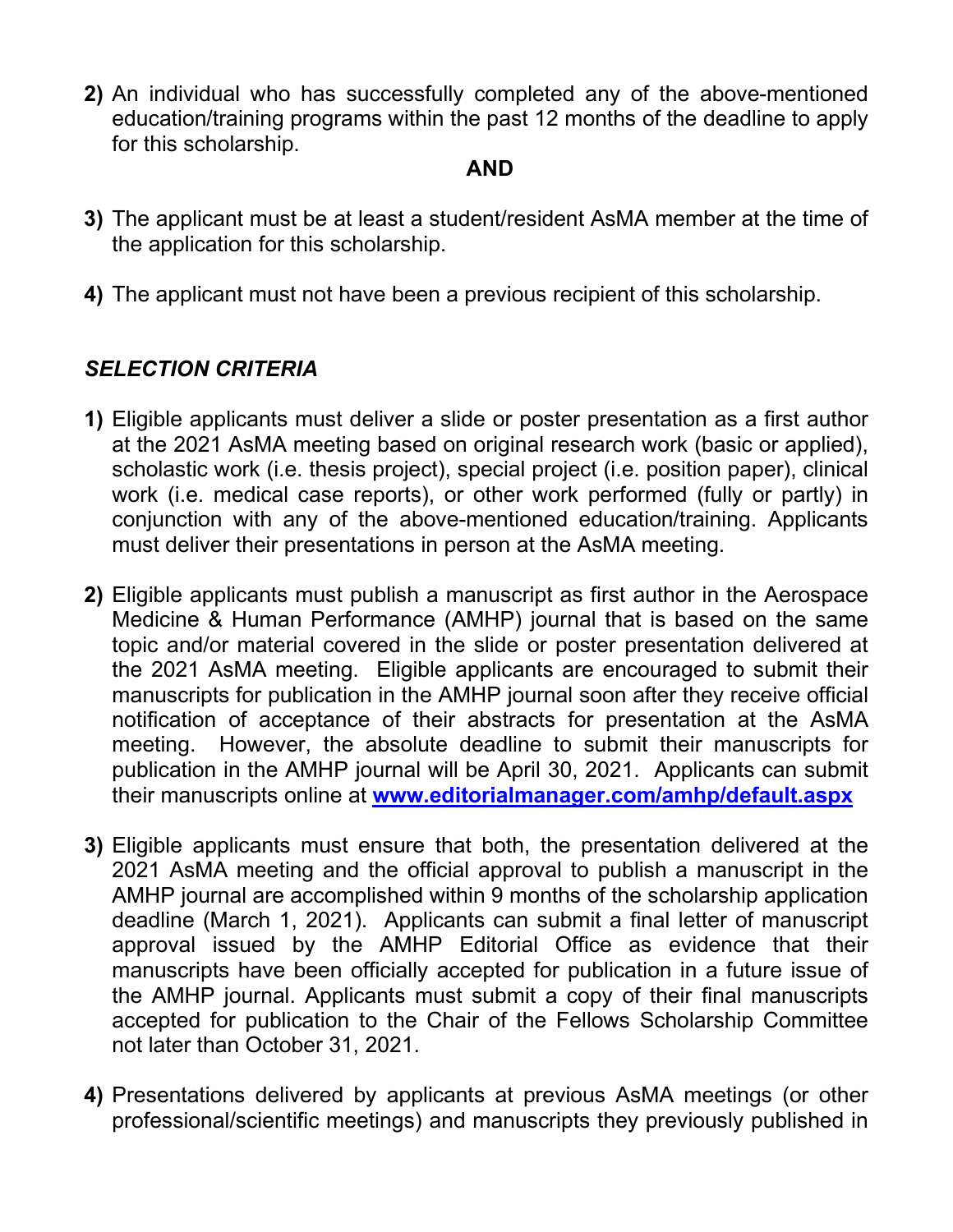the AMHP journal (or in other publications in the open scientific literature) are not acceptable.

- **5)** The AsMA-FSC Chair must receive fully completed scholarship application forms not later than March 1, 2021. Applicants must indicate in the application form their intention to submit their manuscripts for publication in the AMHP journal not later than April 30, 2021.
- **6)** The scholarship winners (1<sup>st</sup> and 2<sup>nd</sup> Place) will be selected among all the qualified applicants based on the highest scientific value, originality, quality and relevance of their AsMA presentations and AMHP manuscripts related to the field of aerospace medicine (including allied scientific disciplines) as determined by the AsMA-FSC. Special consideration will be given to those applicants who are at an early stage in their career development.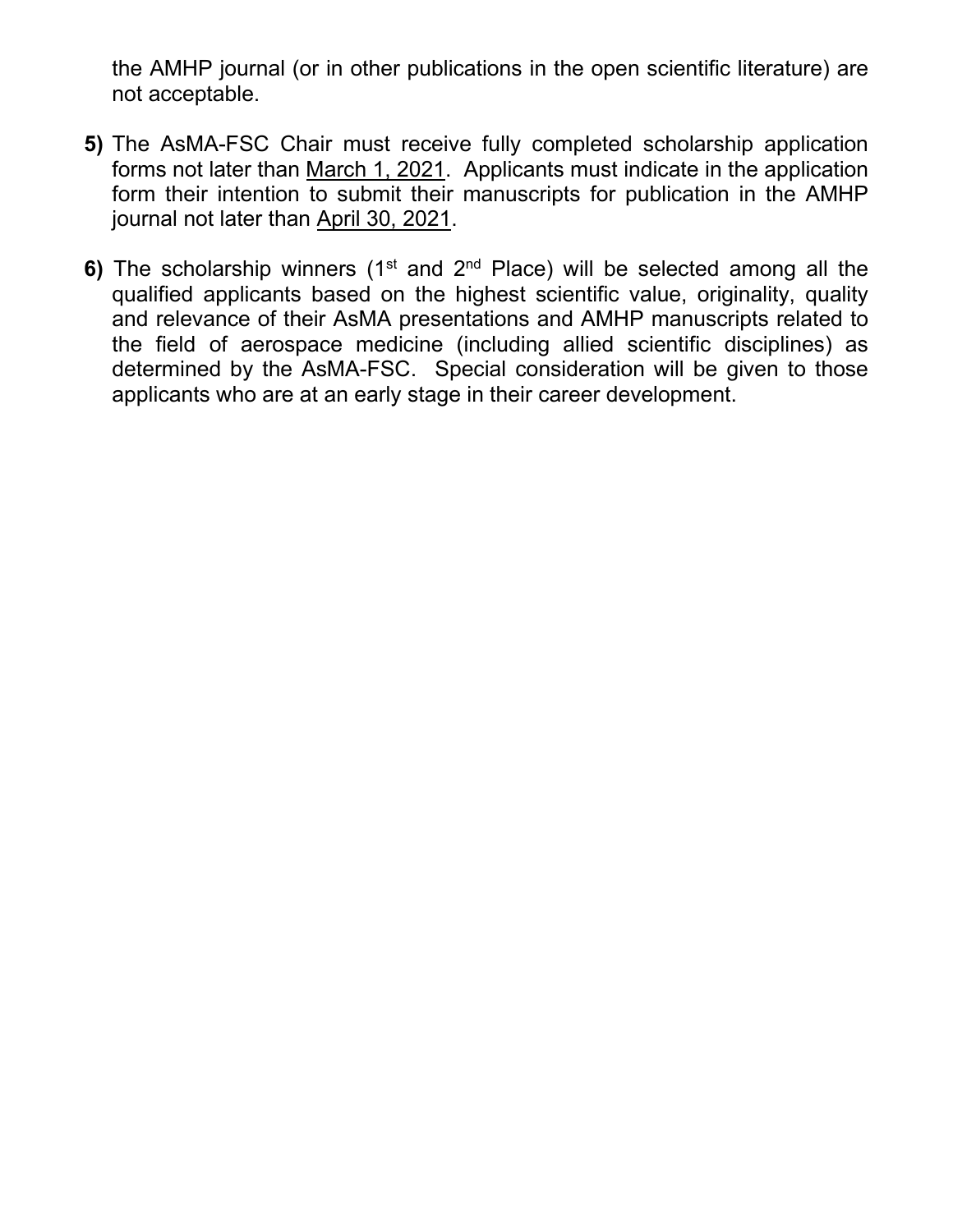# **AsMA Fellows Scholarship Application Form Sponsored by the AsMA Foundation Amount - \$2,000 U.S. (1st Place) and \$1,000 (2nd Place)**

Application Deadline: March 1, 2021

### *GENERAL INFORMATION*

|                             |                                                        | Birthdate: _____________(Day) ___________(Month) __________(Year) |  |
|-----------------------------|--------------------------------------------------------|-------------------------------------------------------------------|--|
|                             |                                                        |                                                                   |  |
|                             |                                                        |                                                                   |  |
|                             |                                                        | Preferred Mailing Address: Home     Work/School                   |  |
|                             |                                                        |                                                                   |  |
|                             |                                                        |                                                                   |  |
|                             |                                                        |                                                                   |  |
|                             |                                                        |                                                                   |  |
|                             |                                                        |                                                                   |  |
| Are you currently employed? |                                                        |                                                                   |  |
| No                          |                                                        |                                                                   |  |
|                             | Are you on military service duty (active or reserves)? |                                                                   |  |
|                             |                                                        |                                                                   |  |

 $No \n\Gamma$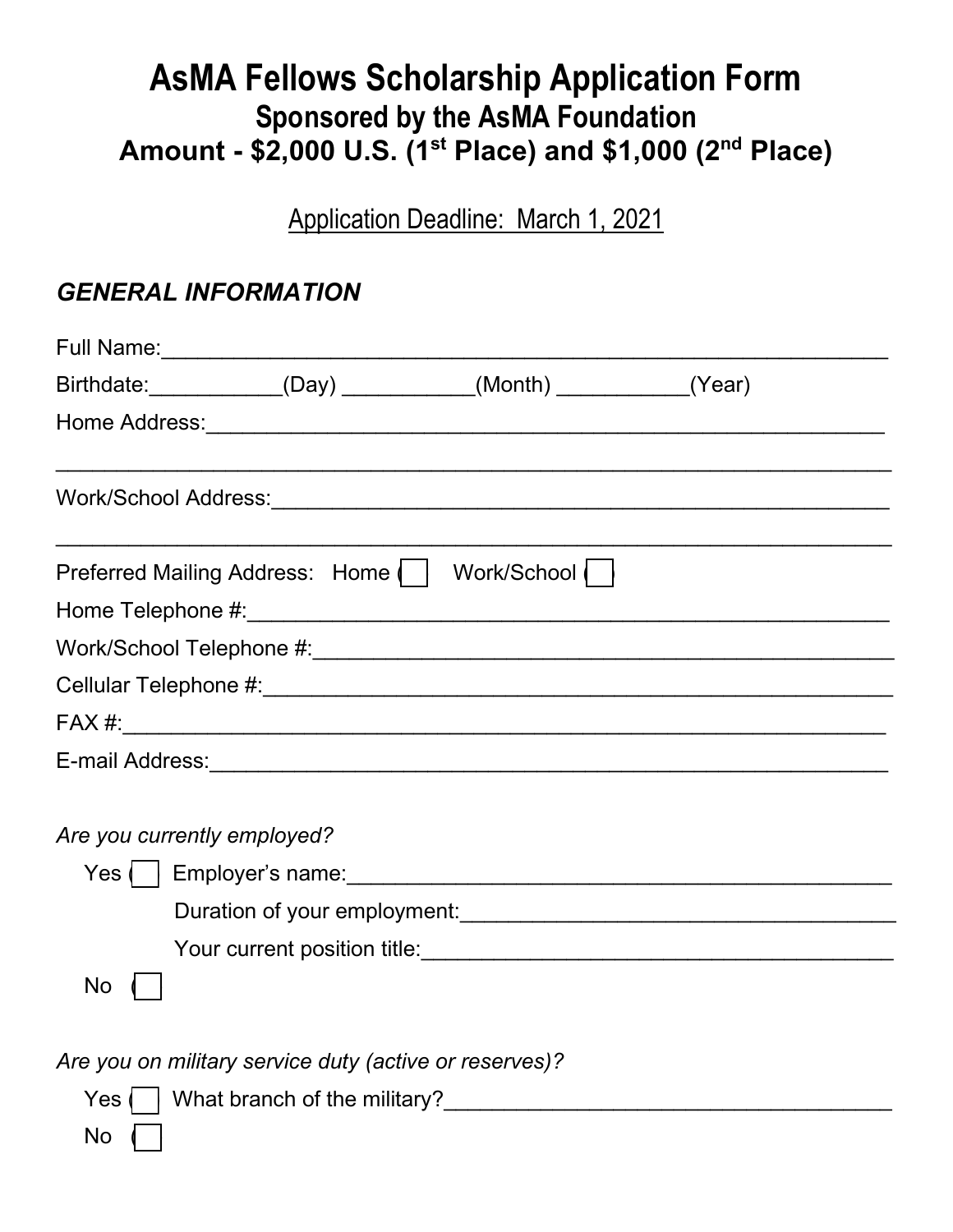*Are you currently an AsMA member?*

| Yes $\vert$   Since when?                                   |
|-------------------------------------------------------------|
| Student Member   Full Member   Life Member                  |
| No $\parallel$ Are you a past member? Yes $\parallel$ When? |
| $No$ $\vert$                                                |

## *EDUCATION*

*Are you currently a student or medical resident (under-graduate, graduate or postgraduate)?* 

| Program name<br>Yes                                                 |
|---------------------------------------------------------------------|
| What is the expected duration of your training and graduation date? |
|                                                                     |
| Name of college, university, or school                              |
| When did you graduate?<br><b>No</b>                                 |
| What degree or certificate did you receive?                         |
| What was the duration of your training?                             |
| Name of college, university, or school attended                     |
|                                                                     |

# *PROFESSIONAL PRODUCTIVITY AND ACTIVITIES*

List the most significant professional honors and awards you have received in recognition of your academic, research and/or administrative accomplishments:\_\_\_\_\_\_

*\_\_\_\_\_\_\_\_\_\_\_\_\_\_\_\_\_\_\_\_\_\_\_\_\_\_\_\_\_\_\_\_\_\_\_\_\_\_\_\_\_\_\_\_\_\_\_\_\_\_\_\_\_\_\_\_\_\_\_\_\_\_\_\_\_\_\_\_\_*

*\_\_\_\_\_\_\_\_\_\_\_\_\_\_\_\_\_\_\_\_\_\_\_\_\_\_\_\_\_\_\_\_\_\_\_\_\_\_\_\_\_\_\_\_\_\_\_\_\_\_\_\_\_\_\_\_\_\_\_\_\_\_\_\_\_\_\_\_\_*

*\_\_\_\_\_\_\_\_\_\_\_\_\_\_\_\_\_\_\_\_\_\_\_\_\_\_\_\_\_\_\_\_\_\_\_\_\_\_\_\_\_\_\_\_\_\_\_\_\_\_\_\_\_\_\_\_\_\_\_\_\_\_\_\_\_\_\_\_\_*

*\_\_\_\_\_\_\_\_\_\_\_\_\_\_\_\_\_\_\_\_\_\_\_\_\_\_\_\_\_\_\_\_\_\_\_\_\_\_\_\_\_\_\_\_\_\_\_\_\_\_\_\_\_\_\_\_\_\_\_\_\_\_\_\_\_\_\_\_\_*

*\_\_\_\_\_\_\_\_\_\_\_\_\_\_\_\_\_\_\_\_\_\_\_\_\_\_\_\_\_\_\_\_\_\_\_\_\_\_\_\_\_\_\_\_\_\_\_\_\_\_\_\_\_\_\_\_\_\_\_\_\_\_\_\_\_\_\_\_\_*

*\_\_\_\_\_\_\_\_\_\_\_\_\_\_\_\_\_\_\_\_\_\_\_\_\_\_\_\_\_\_\_\_\_\_\_\_\_\_\_\_\_\_\_\_\_\_\_\_\_\_\_\_\_\_\_\_\_\_\_\_\_\_\_\_\_\_\_\_\_*

*\_\_\_\_\_\_\_\_\_\_\_\_\_\_\_\_\_\_\_\_\_\_\_\_\_\_\_\_\_\_\_\_\_\_\_\_\_\_\_\_\_\_\_\_\_\_\_\_\_\_\_\_\_\_\_\_\_\_\_\_\_\_\_\_\_\_\_\_\_*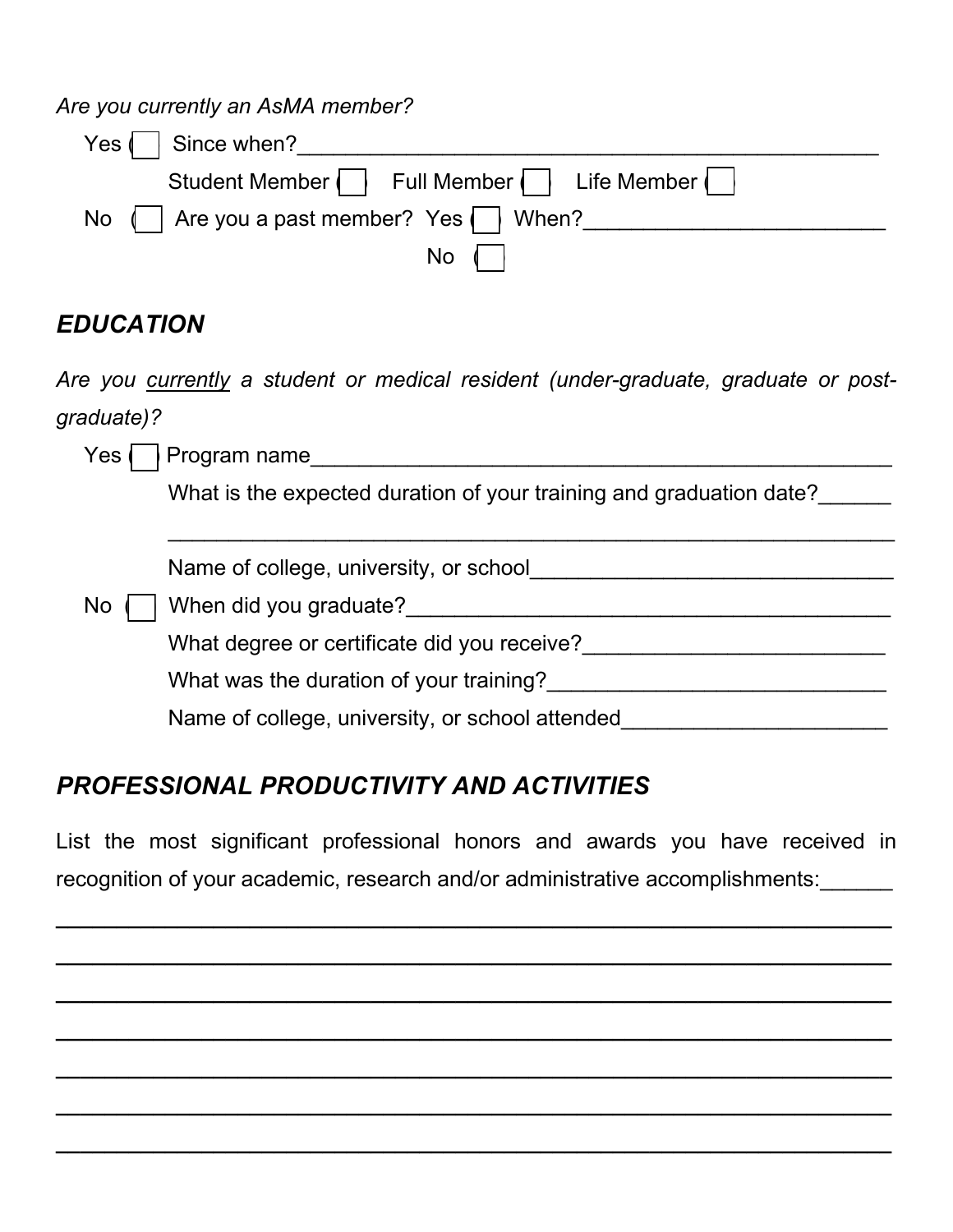List the most relevant publications you have authored (if any) during the last 3 years: List your most significant research accomplishments (if any) during the last 3 years: List your most relevant leadership activities (if any) during the last 3 years: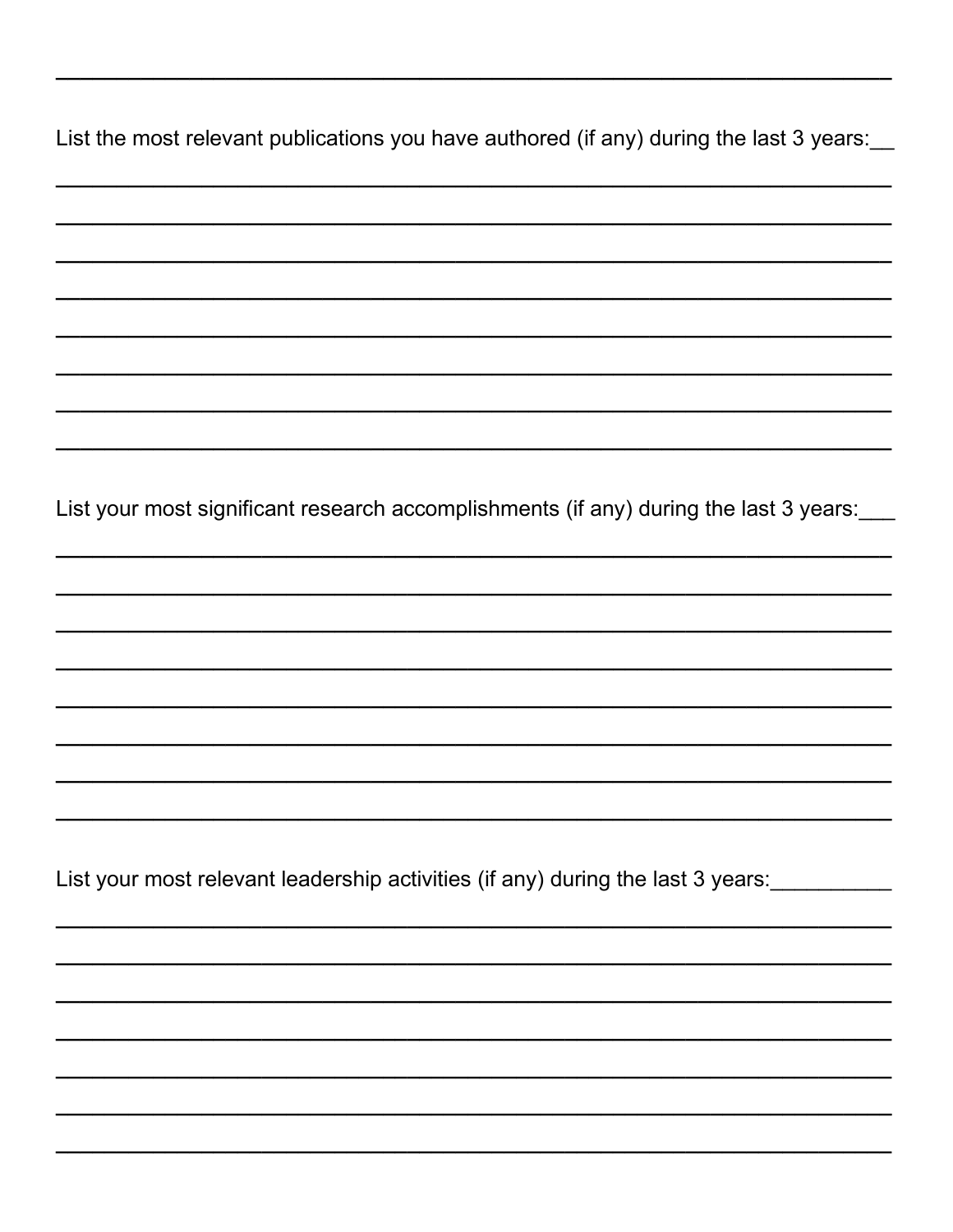### *PLEASE ANSWER THE FOLLOWING QUESTIONS ABOUT YOUR PRESENTATION AT THE AsMA MEETING*

• What is the full title of your abstract accepted for presentation at the 2021 AsMA meeting, that you are submitting for consideration as part of this application?

\_\_\_\_\_\_\_\_\_\_\_\_\_\_\_\_\_\_\_\_\_\_\_\_\_\_\_\_\_\_\_\_\_\_\_\_\_\_\_\_\_\_\_\_\_\_\_\_\_\_\_\_\_\_\_\_\_\_\_\_\_\_\_\_\_\_

• Was your abstract accepted for presentation at the 2021 AsMA meeting based on research work, scholastic work, special project, clinical work, or other work that you performed (fully or partly) in conjunction with your education/training in the last 12 months?

| י |  |  |  |
|---|--|--|--|
|---|--|--|--|

• Have you delivered a presentation at a previous AsMA meeting (or other professional/scientific meetings) based on the same information/data you used to prepare the scholarship-related abstract for your presentation at the 2021 AsMA meeting?

| $\sim$ |  |  |  |
|--------|--|--|--|
|--------|--|--|--|

• Did you prepare your abstract for presentation at the 2021 AsMA meeting in compliance with applicable ethical principles (safety, confidentiality, human/animal use review board approval, etc.), free of commercial bias/interest, and in compliance with international copyright requirements?

| -- | ۱٢<br>$\overline{\phantom{a}}$ |  |  |
|----|--------------------------------|--|--|
|----|--------------------------------|--|--|

### *PLEASE ANSWER THE FOLLOWING QUESTIONS ABOUT YOUR MANUSCRIPT FOR PUBLICATION IN THE AMHP JOURNAL*

• Do you agree to submit a manuscript for publication in the "Aerospace Medicine & Human Performance" (AMHP) Journal based on the same topic and/or material of your approved abstract for presentation at the 2021 AsMA meeting?

| $\sim$ | N٥ |  |
|--------|----|--|
|        |    |  |

• Have you published a previous manuscript in the AMHP journal (or in other publications in the open scientific literature) based on the same information/data you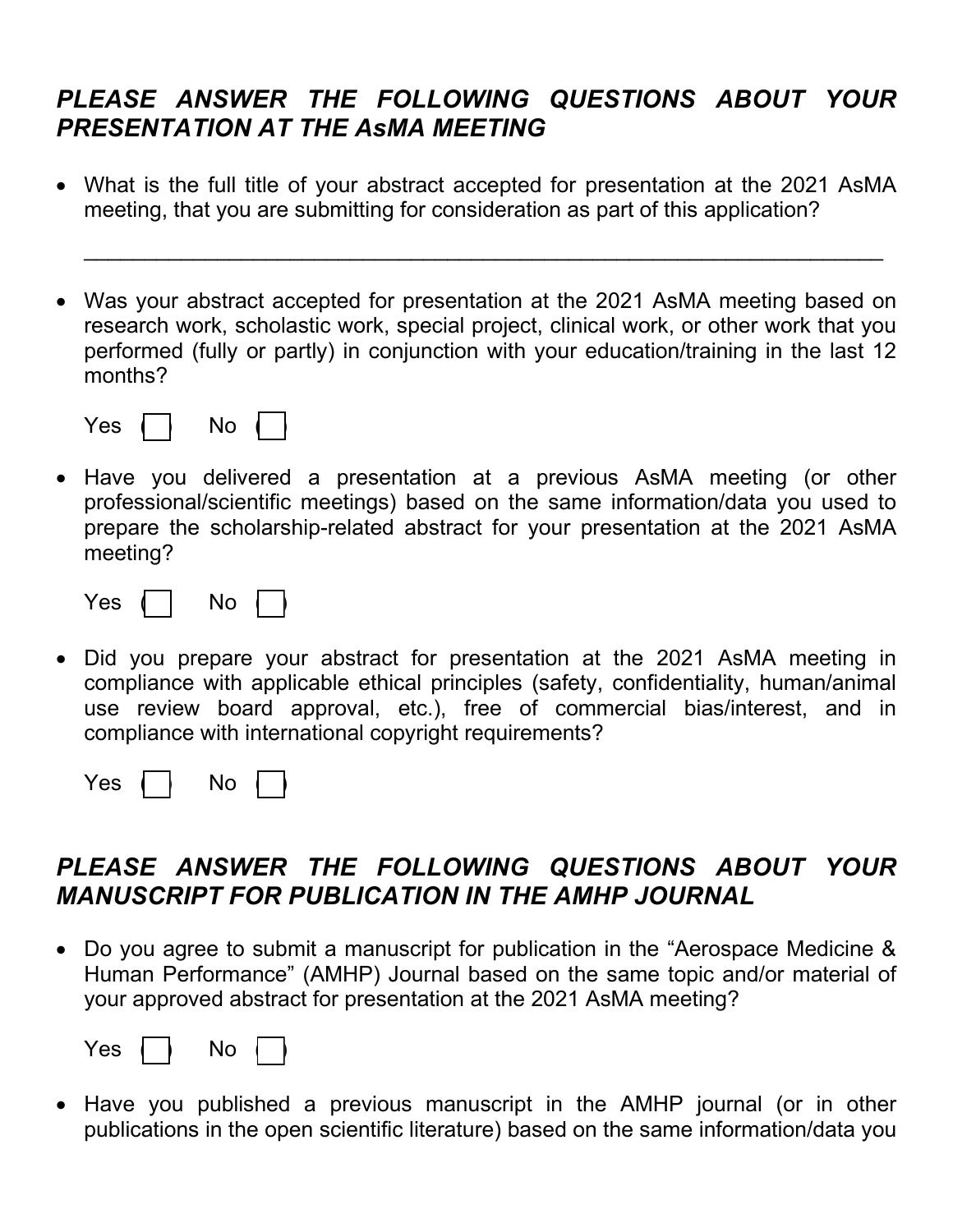used to prepare the scholarship-related manuscript for publication in the AMHP journal?

|--|--|--|--|

• Do you agree to prepare your manuscript for publication in the AMHP journal in compliance with applicable ethical principles (safety, confidentiality, human/animal use review board approval, etc.), free of commercial bias/interest, and in compliance with international copyright requirements?

|--|--|--|--|--|

• Do you authorize the Chair of the AsMA Fellows Scholarship Committee to contact the Assistant to the Editor of the AMHP Journal to request information regarding the current status of the manuscript that you submit?

| - -<br>-- |  |  |  |
|-----------|--|--|--|
|-----------|--|--|--|

• Do you agree that the scientific peer review of your manuscript and the final decision to accept or deny your manuscript for publication in the AMHP Journal is a completely independent process under the sole authority of the Editor-in-Chief (EIC)?

| 89 |  | r |  |
|----|--|---|--|
|----|--|---|--|

• Do you agree that the peer review process and the EIC's final decision regarding the publication of your manuscript in the AMHP Journal will not be influenced in any way by your current application for the AsMA Fellows Scholarship or by the previous acceptance of your abstract for presentation at the AsMA Scientific Meeting?

| -<br>⊷ |  |  |  |  |
|--------|--|--|--|--|
|--------|--|--|--|--|

### *IMPORTANT DATES TO REMEMBER*

- Deadline to submit your scholarship application is March 1, 2021.
- Deadline to submit your manuscript for publication in the AMHP journal is April 30, 2021.
- Deadline to receive the letter of approval to publish your manuscript in the AMHP journal is October 31, 2021.